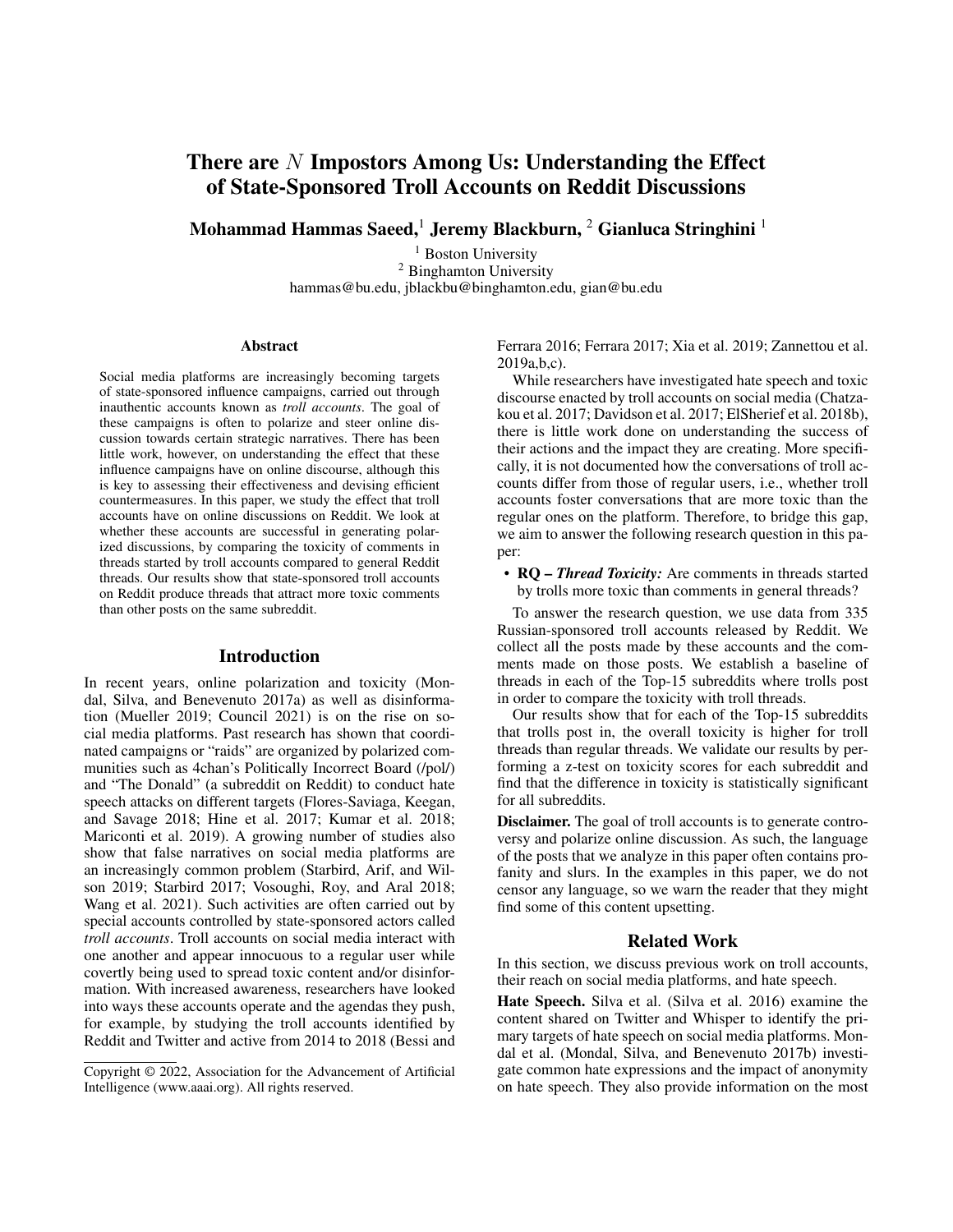hated groups on the internet. Mathew et al. (Mathew et al. 2019) examine Gab content for hate speech and discover that the most toxic content spreads the fastest and farthest. ElSherief et al. (ElSherief et al. 2018b,a) investigate the targets of hate speech on Twitter as well as the perpetrators of toxic content. Finkelstein et al. (Finkelstein et al. 2018) discuss the growing use of racial slurs on 4chan and Gab, with a focus on anti-semitism. Chandrasekharan et al. (Chandrasekharan et al. 2017) investigate the shift in hate speech following the banning of prominent toxic subreddits such as r/fatpeople and r/CoonTown. They discovered that banning these subreddits resulted in a decrease in hate speech because accounts that posted toxic content either migrated to another platform or stopped posting entirely. Olteanu et al. (Olteanu et al. 2018) investigate hate speech on the internet caused by real-world extremist attacks by Arabs and Muslims, concluding that hate speech (particularly violent content) increases after such incidents. Jhaver et al. (Jhaver et al. 2018) investigate the effect of blocklists on online harassment. They discover that users either believe they have been unfairly blocked or that they are unprotected online. Erjavec and Kovacic (Erjavec and Kovačič 2012) in an attempt to understand the motivations and strategies of hate speech posters through interviews. Some hate speech posters are part of organized campaigns, whereas others are frequently motivated by thrill and fun. Hughey and Daniels (Hughey and Daniels 2013) investigate the strategies used by news platforms to study racist comments. They examine the drawbacks and implications of methods such as extreme moderation policies, comment disabling, and so on. Harlow (Harlow 2015) study of comments on US news sites (e.g. racial slurs) to better understand racist discourse. They discover that Latinos are the most targeted ethnicity, and racial slurs are mentioned in comments even when the article contains none. Zollo et al. (Zollo et al. 2015) examine Facebook data and discover that discussions about conspiracy theories are more negative than those about science. Finally, Zannettou et al. (Zannettou et al. 2018) investigate the spread of hateful memes on the Internet.

Troll Activity on Social Media. Zannettou et al. (Zannettou et al. 2019b,c) investigate state-sponsored troll accounts active on Twitter and Reddit between 2014 and 2018. They investigate how successfully these accounts were able to spread their content on those platforms as well as other Web communities and discover that troll accounts are typically created in waves. The same authors also created an analysis pipeline to study images posted by troll accounts on Twitter (Zannettou et al. 2019a). Volkova and Bell (Volkova and Bell 2016) look at 180k Twitter accounts that were active during the Russia-Ukraine conflict. They discover that lexical features are strong predictors of whether a Twitter account will be flagged as a troll and suspended as a result. Luceri et al. (Luceri, Giordano, and Ferrara 2020) uses Inverse Reinforcement Learning to detect troll accounts on Twitter (IRL). Bot detection systems have previously used the same features used by Luceri et al. to detect trolls. Kumar et al. (Kumar et al. 2017) investigate attempts to manipulate users' opinions on social media platforms using a set of accounts known as sockpuppets that are controlled

2

by the same user. According to Mihaylov and Nakov (Mihaylov and Nakov 2016), there are two types of troll accounts: 1) paid accounts used to spread a specific message, and 2) accounts that act on their own volition. Mihaylov et al. (Mihaylov, Georgiev, and Nakov 2015) later demonstrate that trolls do indeed manipulate users' opinions on online forums. Steward et al. (Steward, Arif, and Starbird 2018) analyze the activity of Russian-sponsored trolls on Twitter during the Black Lives Matter debate. They discover that these accounts pushed specific narratives on both left and right-leaning communities. Varol et al. (Varol et al. 2017) propose a system for labeling memes that became popular as a result of collaborative efforts. Using machine learning techniques, Ratkiewicz et al. (Ratkiewicz et al. 2011) detect the dissemination of false political information on Twitter. Howard and Kollanyi (Howard and Kollanyi 2016) investigate the bots that were active during the 2016 Brexit referendum and discover that they primarily promoted pro-Brexit narratives. They also reveal that 1% of the accounts posted 33% of the messages. Hegelich and Janetzko (Hegelich and Janetzko 2016) analyze 1.7k Twitter bots active during the Russia-Ukraine conflict. They reveal the political agendas of these bots as well as the behaviors associated with these accounts, such as hiding one's identity, using hashtags to push narratives, and retweeting specific content. Badawy et al. (Badawy, Lerman, and Ferrara 2018) conduct research on state-sponsored actors and predict whether they will spread misinformation. Dutt et al. (Dutt, Deb, and Ferrara 2018) investigate Facebook ads shared by Russian troll accounts and the characteristics that make such strategies effective.

### Data

For the purposes of this study, we use data released by Reddit on Russian-sponsored troll accounts active between 2015 and 2018 (Reddit 2017). This dataset comprises 335 accounts, which made a total number of 14,224 posts, which attracted 88,502 comments from other Reddit users. It is important to note that these troll accounts were active during some of the major political events, such as the 2016 Brexit Referendum, the 2016 US Presidential Election, and the 2018 US Midterm Election, which makes the dataset more interesting to study. To conduct our analysis, we need a baseline of threads to compare their toxicity with that of troll threads. Therefore, we download Pushshift's public archives (Baumgartner et al. 2020) which includes all public posts and comments made on Reddit from 2005 to 2020. This archive contains 600M posts and 5B comments on 2.8M subreddits (Baumgartner et al. 2020).

Reddit. Reddit is one of the most popular sites for news discussion (Samory and Mitra 2018; Weninger, Zhu, and Han 2013; Weninger 2014; Zannettou et al. 2017). More broadly, Reddit is characterized as a social news aggregation, content rating, and discussion website. On Reddit, content is organized into communities made by users called subreddits, where each subreddit is targeted towards a certain topic (e.g. news, jokes etc). In a subreddit, a user can create a thread called a submission and other users can reply to it by posting comments. Users can reply to the original submission or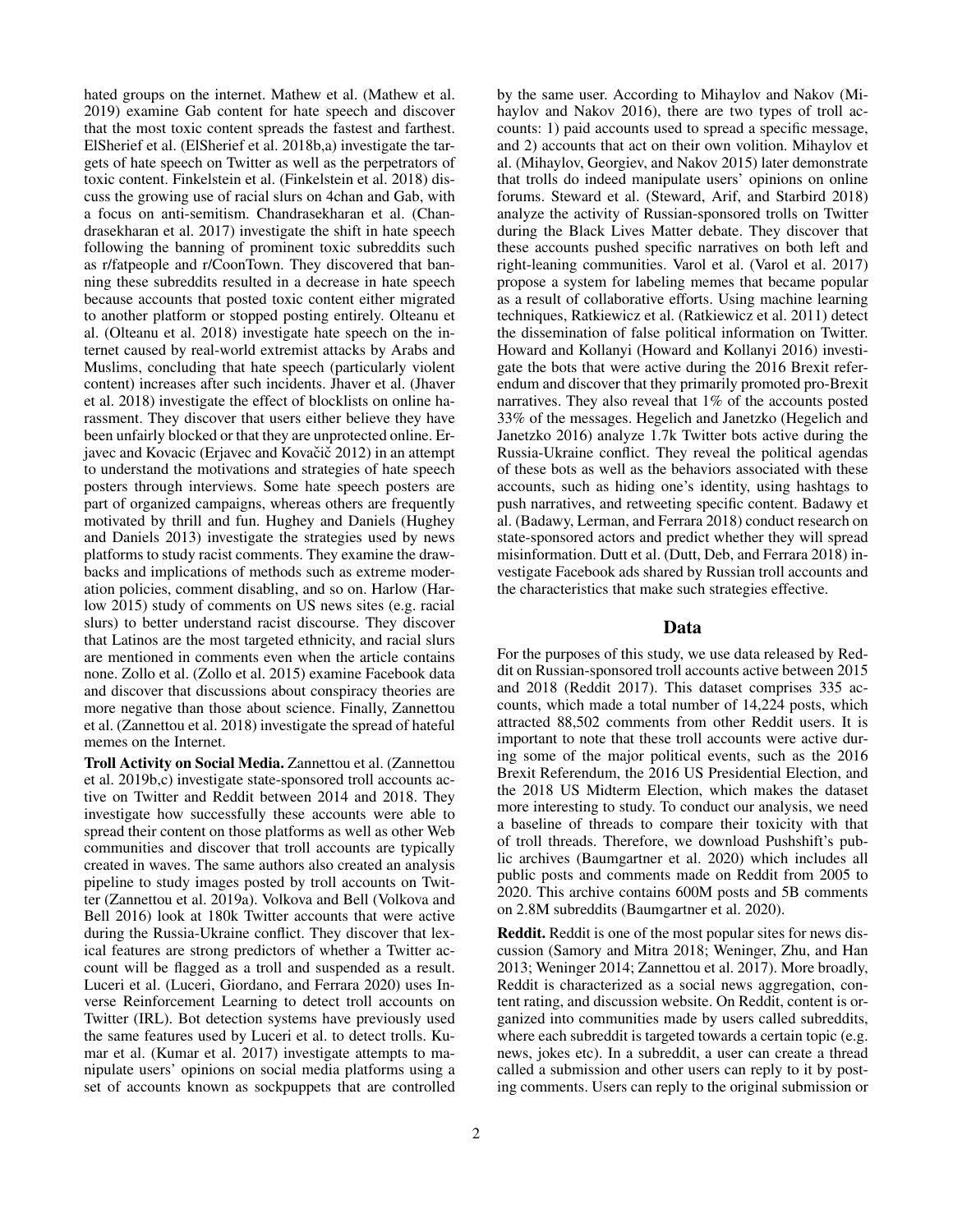to another user's comment.

Ethics. Our work is restricted to publicly available data and there is no interaction with human subjects, therefore it is not considered human subjects research by the IRB at our institution. Also, going by the standard ethics guidelines, we do not further deanonymize users and remove any PII in the examples that we provide.

#### Analysis

In this section, we aim to answer our research question. To conduct our analyses, we have to calculate the toxicity of Reddit comments. For that, we use Google's Perspective API, a free Google service developed by Jigsaw (Google 2020). The Perspective API uses a machine learning model trained on comments manually labeled as toxic or nontoxic (Delgado 2019). The API returns several scores, including "Toxicity" and "Severe Toxicity" where each score ranges from 0 to 1. We use "Severe Toxicity" as our metric, since prior work (Zannettou et al. 2020; Jhaver et al. 2021; Fortuna, Soler, and Wanner 2020) shows it to be a more robust indicator of hateful speech. For brevity, "Severe Toxicity" is referred to as "toxicity" throughout the section.

### RQ: Are comments in threads started by trolls more toxic than general thread comments?

The main purpose of this research question is to determine whether troll accounts are able to create Reddit threads that attract more toxic comments than regular threads. This will give us a clearer understanding of the impact these troll accounts have on the subreddits they post on and the kind of atmosphere they create. We first extract the Top-15 subreddits on which troll accounts post. We select the Top-15 subreddits because this gives us enough data to perform relevant analysis while also adhering to the quota limitations imposed on us by the Perspective API. Table 1 shows all subreddits, which range from r/blackpower to r/politics. Many subreddits are related to politics, news, and race, which makes them ideal grounds for polarizing discussions. We then use Google's Perspective API to calculate the toxicity of all comments made in the threads started by trolls in those subreddits. Next, we calculate the average toxicity of troll threads in a given subreddit. To establish a baseline toxicity for each subreddit, we select a random set of the same number of threads as the trolls. We also ensure that the comments are made during the same time period so that the only differentiating factor is the toxicity. Table 1 shows the results of our experiment, and for all subreddits, it is evident that troll threads are much more toxic than the baseline toxicity. We also perform a z-test for each subreddit to show that troll threads are more toxic than general threads. To calculate the z-score, we use the mean toxicity from each row of Table 1 as proportion, where the population size is the number of threads in the subreddit. Our results show that for all the subreddits, the differences in toxicity show statistically significant differences ( $p < 0.01$ ), allowing us to answer RQ in the affirmative.

*Language Usage.* In this section, we compare the use of language between troll threads and the general threads in

| <b>Subreddit</b>   | Troll Threads<br><b>Toxicity</b> | <b>Baseline</b><br>Toxicity | Z-Score | <b>P-Value</b> |
|--------------------|----------------------------------|-----------------------------|---------|----------------|
| Bad_Cop_No_Donut   | 0.22                             | 0.04                        | 10.43   | < .00001       |
| The_Donald         | 0.22                             | 0.04                        | 6.38    | < 00001        |
| blackpower         | 0.22                             | 0.04                        | 5.37    | < 00001        |
| news               | 0.21                             | 0.05                        | 5.92    | < .00001       |
| <b>Blackfellas</b> | 0.21                             | 0.04                        | 4.11    | < .00001       |
| <b>POLITIC</b>     | 0.19                             | 0.03                        | 5.97    | < .00001       |
| copwatch           | 0.18                             | 0.03                        | 4.84    | < .00001       |
| interestingasfuck  | 0.17                             | 0.03                        | 4.26    | < .00001       |
| police             | 0.17                             | 0.03                        | 4.16    | < .00001       |
| gifs               | 0.16                             | 0.03                        | 5.70    | < .00001       |
| uspolitics         | 0.16                             | 0.03                        | 4.02    | < .00001       |
| racism             | 0.16                             | 0.03                        | 5.27    | < .00001       |
| Health             | 0.15                             | 0.02                        | 3.76    | 0.00016        |
| PoliticalHumor     | 0.14                             | 0.02                        | 7.07    | < .00001       |
| politics           | 0.13                             | 0.01                        | 4.42    | < .00001       |

Table 1: For each of the top subreddits, we compare the baseline toxicity with the toxicity of troll threads.

the same subreddits. We highlight the difference on three important keywords "black," "government," and "trump." We select these keywords for two reasons: 1) these keywords are the basis of many polarizing discussions by trolls, and 2) these keywords appear in the Top-100 words in troll threads. The word "black" appears in 1,950 comments under troll posts, "government" appears in 1,429 comments, and "trump" appears in 1,165 comments. We use the methodology by Zannettou et al. (Zannettou et al. 2019d) to visualize the language in relation to each keyword. Figure 1 present the graphs calculated from the word "government", Figure 2 present the graphs calculated from the word "black" and Figure 3 present the graphs calculated from the word "trump." Each word is a node and is connected by an edge if the cosine similarity of their embedding vectors is above a given threshold. The threshold for trolls is set to 0.9 for "black", "trump" and "government," whereas for the general comments, the threshold is set to 0.79, 0.87 and 0.84 respectively. These thresholds are selected to keep approximately 50-100 nodes in each graph. We chose this range to have a reasonable number of nodes for visualization.

We perform a series of steps to visualize the graphs. First, we create a weighted graph with the ForceAtlas2 layout algorithm (Jacomy et al. 2014), in which words with higher cosine similarities are arranged closer together in the graph space. We also run the Louvain community detection algorithm (Blondel et al. 2008) on the graph to identify "communities" of similar words as used by past research (Papasavva et al. 2021). Words from the same community are represented by the same color. Figure 1a shows the word embedding graph for the keyword "government" in troll threads and Figure 1b those of general threads. As it can be seen, troll threads have discussions related to far more polarizing topics such as "dictatorship, overthrowing, bribes, corruption" whereas the general threads have much more benign topics such as "tax, money, law." Similarly, Figure 2a shows the word embedding graph for the keyword "black"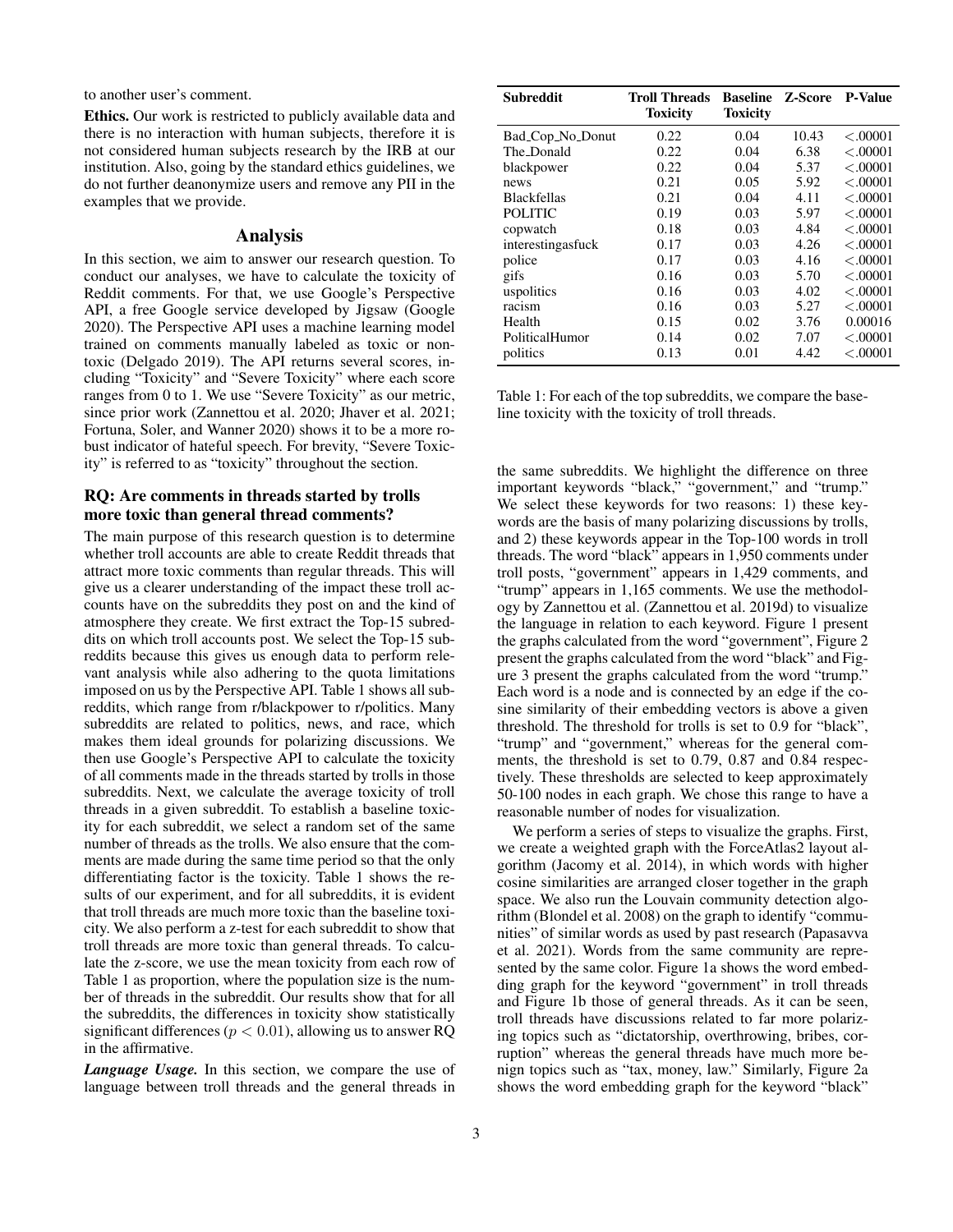

#### (a) Troll threads

(b) General threads

Figure 1: The graph depicts language usage for the keyword "government" with nodes from the same community depicted in the same color and detected using the Louvain community detection method (Blondel et al. 2008). The narratives in trolls threads are clearly more extreme than in general threads.

in troll threads and Figure 2b those of general threads. Troll threads focus on topics such as "supremacy, dehumanizing, racism, criminality, injustice, abuse, thug, enslavement." On the other hand, we don't see the same extremism in the general discussion of the keyword and there is some mention of "rights" and "speech." Figure 3a shows the word embedding graph for the keyword "trump" in troll threads and Figure 3b those of general threads. Troll threads have more polarizing topics occurring e.g. "rigged, cruel, scandals" and general threads have more general topics such as "system, country, government."

*Comment Examples.* To further illustrate the toxicity of language and topics covered by trolls, we discuss a few, manually selected, comments containing the word "black." These examples are taken from comments posted by regular users on troll threads to show that troll threads can host highly toxic conversations.

COMMENT 1: GAW DON'T YOU GET IT BLACK

PEOPLE ARE TERRIFIED OF COPS CAUSE THEY ALL RACIST N SHIT, MAYNE FUKIN PIGS MAYNE

COMMENT 2: BLM = black racists who genuinely believe their own bullshit

COMMENT 3: i think they're actually kind of funny. and they do accurately mock a portion of the black community. i work in a warehouse and there are few entitled bitchy black chicks that are such a fucking pain in the ass. you cant even look in their general direction without them trying to start shit.

All three comments clearly show a racist narrative and the extreme use of language. Many comments with high toxicity cover topics such as racism which was also evident previously in Figure 2a.

*Takeaways.* Overall, our analysis shows that comments in trolls threads are more toxic than general thread comments. We find that for all of the top subreddits, troll threads are much more toxic and derive discussions that lead to racism,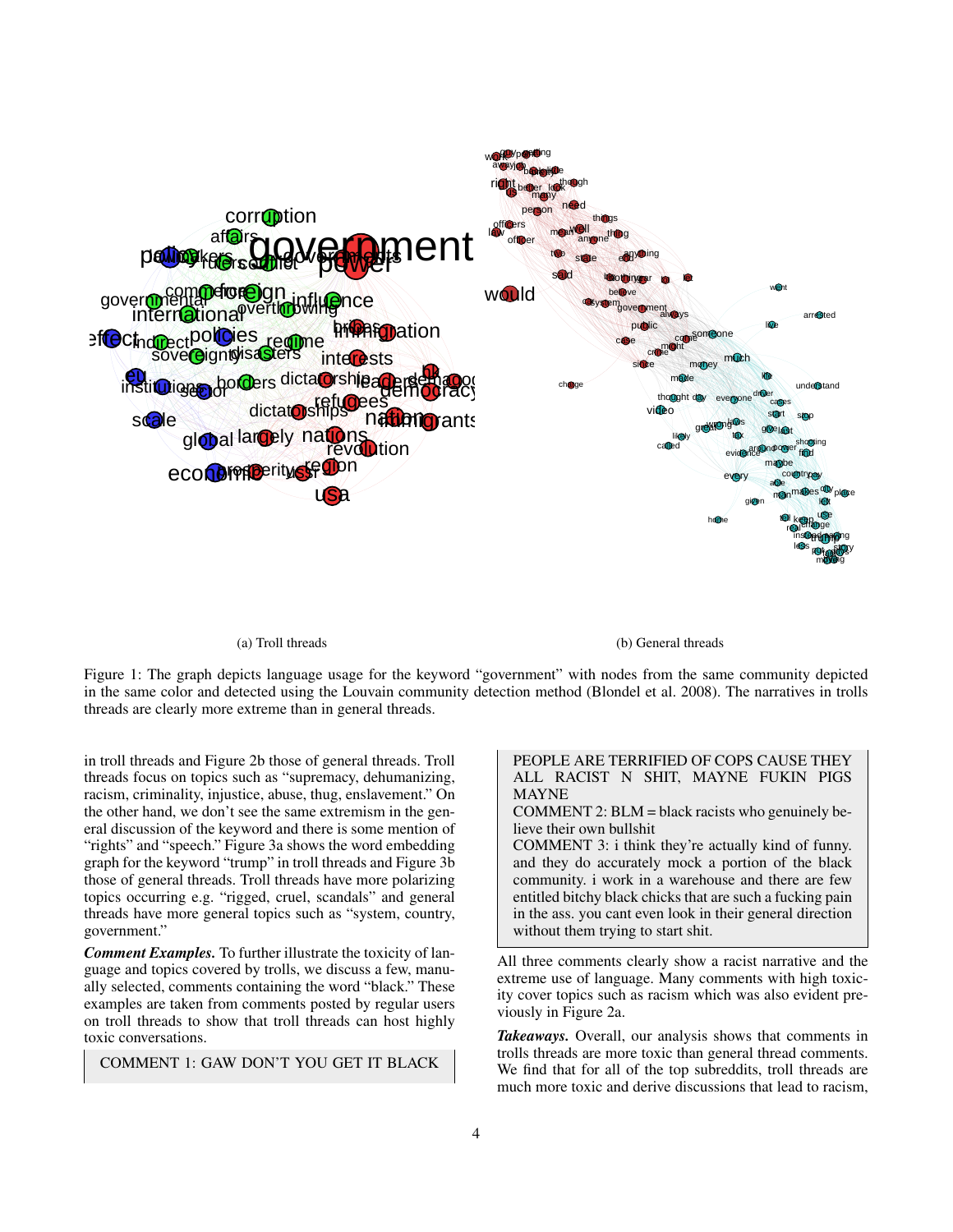

(b) General threads

Figure 2: The graph depicts language usage for the keyword "black" with nodes from the same community depicted in the same color and detected using the Louvain community detection method (Blondel et al. 2008). The narratives in trolls threads are clearly more extreme than in general threads.

political extremism, and hate speech.

## Discussion and Conclusion

In this paper, we seek an answer to one major research question: 1) whether troll accounts generate more toxic conversations than regular accounts. Our results show that on average, the threads started by trolls cause much more toxic conversations as compared to general threads.

Implications for computational social science research and potential future work. Our work has interesting implications for future research in understanding the effect of state-sponsored troll operations on online user polarization. In particular, we find that threads started by troll accounts attract more toxic discussion. We believe that an interesting line of research that should be pursued is analyzing the online activity of trolls and users who interact with them qualitatively, as well as conducting interview studies with people who interacted with trolls to understand how their attitudes might have shifted.

Implications for social platforms. Our work shows that state-sponsored troll accounts are successful in generating polarized online discussions that attract considerable toxic speech. This indicates that, unlike other types of malicious content like spam, which is mostly ignored by users and does not attract interactions, the content posted by trolls has the potential to cause considerable harm the longer it is left on the online platform. For this reason, developing effective systems to detect and take down inauthentic content posted by state-sponsored actors is of paramount importance for having safe and thriving online communities.

Acknowledgments. This work was supported by the NSF under grants CNS-1942610, IIS-2046590, CNS-2114407, and CNS-2114411.

### References

Badawy, A.; Lerman, K.; and Ferrara, E. 2018. Who Falls for Online Political Manipulation? *arXiv preprint arXiv:1808.03281*.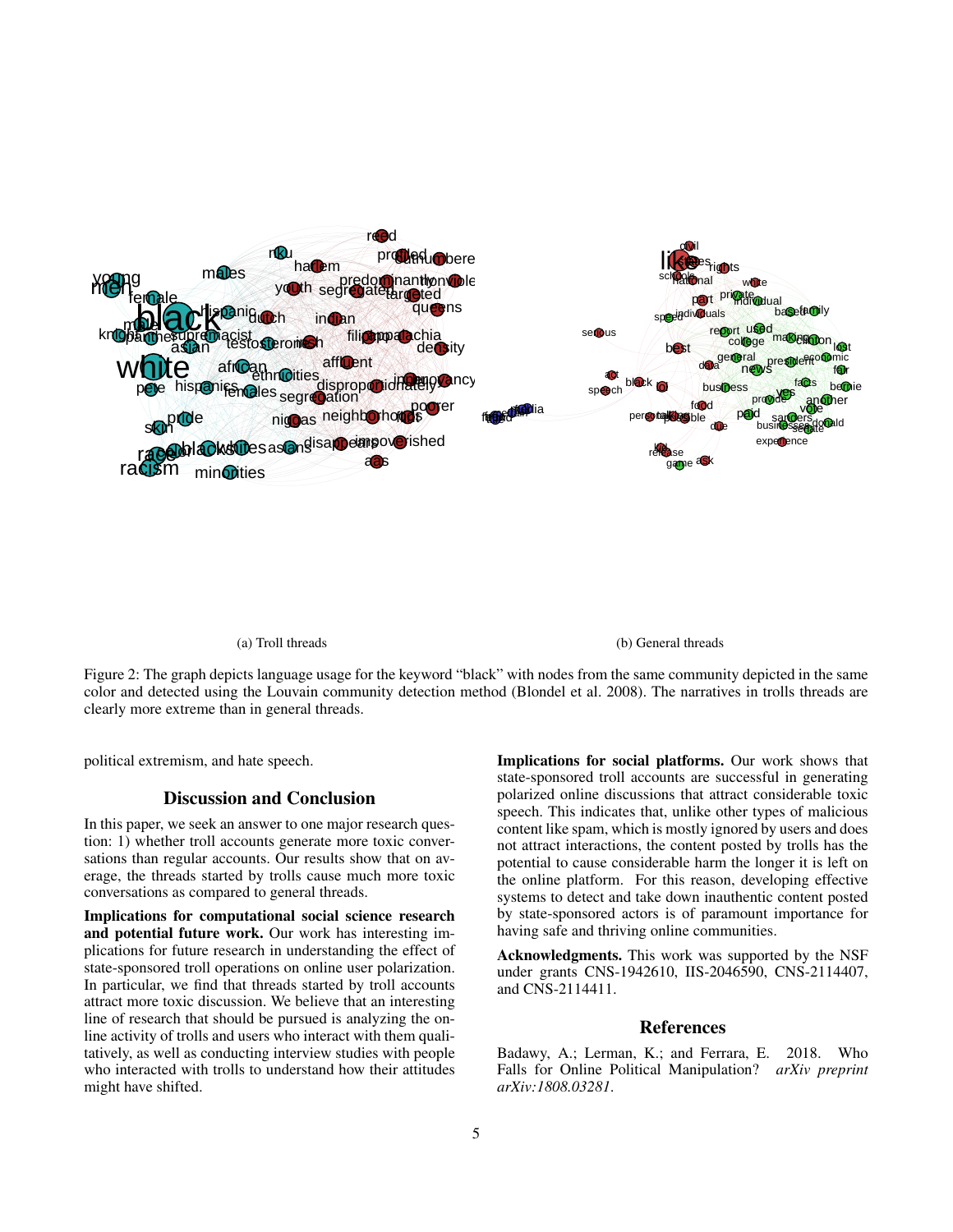

#### (a) Troll threads

(b) General threads

Figure 3: The graph depicts language usage for the keyword "trump" with nodes from the same community depicted in the same color and detected using the Louvain community detection method (Blondel et al. 2008). The narratives in trolls threads are clearly more extreme than in general threads.

Baumgartner, J.; Zannettou, S.; Keegan, B.; Squire, M.; and Blackburn, J. 2020. The pushshift reddit dataset. In *Proceedings of the International AAAI Conference on Web and Social Media*, volume 14, 830–839.

Bessi, A., and Ferrara, E. 2016. Social bots distort the 2016 US Presidential election online discussion. *First Monday* 21(11).

Blondel, V. D.; Guillaume, J.-L.; Lambiotte, R.; and Lefebvre, E. 2008. Fast unfolding of communities in large networks. *Journal of Statistical Mechanics: Theory and Experiment* 2008(10):P10008.

Chandrasekharan, E.; Pavalanathan, U.; Srinivasan, A.; Glynn, A.; Eisenstein, J.; and Gilbert, E. 2017. You can't stay here: The efficacy of reddit's 2015 ban examined through hate speech. *Proc. ACM Hum.-Comput. Interact.* 1(CSCW).

Chatzakou, D.; Kourtellis, N.; Blackburn, J.; De Cristofaro, E.; Stringhini, G.; and Vakali, A. 2017. Mean birds: Detecting aggression and bullying on twitter. In *ACM Conference on Hypertext and Social Media*.

Council, N. I. 2021. *Foreign Threats to the 2021 US Federal Elections*.

Davidson, T.; Warmsley, D.; Macy, M.; and Weber, I. 2017. Automated Hate Speech Detection and the Problem of Offensive Language. In *AAAI International Conference on Web and Social Media (ICWSM)*.

Delgado, P. 2019. How El País used AI to make their comments section less toxic. https://blog.google/outreachinitiatives/google-news-initiative/how-el-pais-used-aimake-their-comments-section-less-toxic/.

Dutt, R.; Deb, A.; and Ferrara, E. 2018. 'Senator, We Sell Ads': Analysis of the 2016 Russian Facebook Ads Campaign. *arXiv preprint arXiv:1809.10158*.

ElSherief, M.; Kulkarni, V.; Nguyen, D.; Wang, W. Y.; and Belding, E. M. 2018a. Hate lingo: A target-based linguistic analysis of hate speech in social media. *CoRR* abs/1804.04257.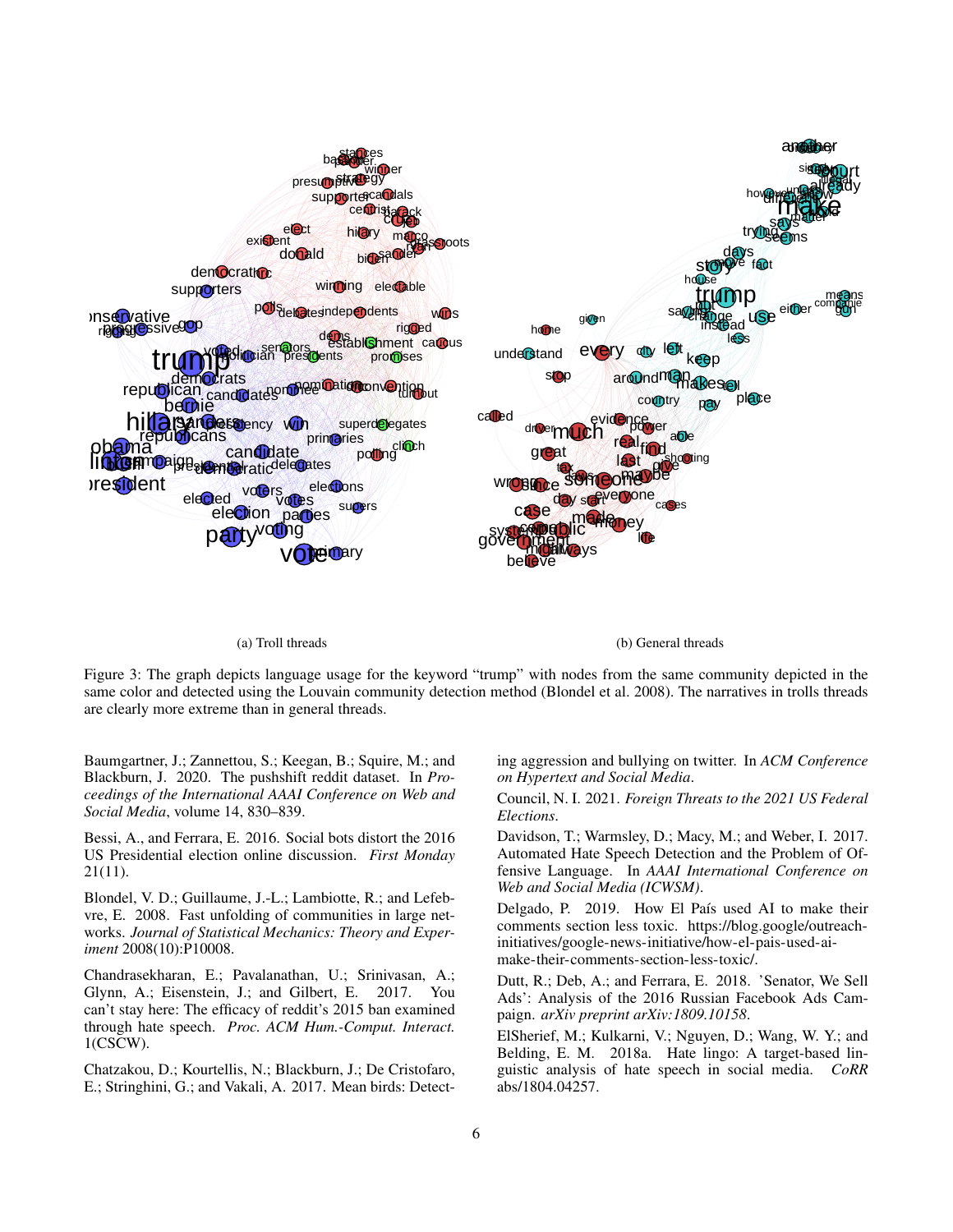ElSherief, M.; Nilizadeh, S.; Nguyen, D.; Vigna, G.; and Belding, E. M. 2018b. Peer to peer hate: Hate speech instigators and their targets. *CoRR* abs/1804.04649.

Erjavec, K., and Kovačič, M. P. 2012. "you don't understand, this is a new war!" analysis of hate speech in news web sites' comments. *Mass Communication and Society* 15(6):899–920.

Ferrara, E. 2017. Disinformation and social bot operations in the run up to the 2017 French presidential election. *ArXiv 1707.00086*.

Finkelstein, J.; Zannettou, S.; Bradlyn, B.; and Blackburn, J. 2018. A quantitative approach to understanding online antisemitism. *CoRR* abs/1809.01644.

Flores-Saviaga, C.; Keegan, B. C.; and Savage, S. 2018. Mobilizing the trump train: Understanding collective action in a political trolling community. In *AAAI International Conference on Web and Social Media (ICWSM)*.

Fortuna, P.; Soler, J.; and Wanner, L. 2020. Toxic, hateful, offensive or abusive? what are we really classifying? an empirical analysis of hate speech datasets. In *Proceedings of the 12th Language Resources and Evaluation Conference*, 6786–6794. Marseille, France: European Language Resources Association.

Google. 2020. Perspective API. https://www.perspectiveapi. com.

Harlow, S. 2015. Story-chatterers stirring up hate: Racist discourse in reader comments on u.s. newspaper websites. *Howard Journal of Communications* 26(1):21–42.

Hegelich, S., and Janetzko, D. 2016. Are Social Bots on Twitter Political Actors? Empirical Evidence from a Ukrainian Social Botnet. In *AAAI International Conference on Web and Social Media (ICWSM)*.

Hine, G. E.; Onaolapo, J.; De Cristofaro, E.; Kourtellis, N.; Leontiadis, I.; Samaras, R.; Stringhini, G.; and Blackburn, J. 2017. Kek, Cucks, and God Emperor Trump: A Measurement Study of 4chan's Politically Incorrect Forum and Its Effects on the Web. In *AAAI International Conference on Web and Social Media (ICWSM)*.

Howard, P. N., and Kollanyi, B. 2016. Bots, #StrongerIn, and #Brexit: Computational Propaganda during the UK-EU Referendum. *CoRR* abs/1606.06356.

Hughey, M. W., and Daniels, J. 2013. Racist comments at online news sites: a methodological dilemma for discourse analysis. *Media, Culture & Society* 35(3):332–347.

Jacomy, M.; Venturini, T.; Heymann, S.; and Bastian, M. 2014. Forceatlas2, a continuous graph layout algorithm for handy network visualization designed for the gephi software. *PLOS ONE* 9(6):1–12.

Jhaver, S.; Ghoshal, S.; Bruckman, A.; and Gilbert, E. 2018. Online harassment and content moderation: The case of blocklists. *ACM Trans. Comput.-Hum. Interact.* 25(2).

Jhaver, S.; Boylston, C.; Yang, D.; and Bruckman, A. 2021. Evaluating the effectiveness of deplatforming as a moderation strategy on twitter. *Proc. ACM Hum.-Comput. Interact.* 5(CSCW2).

Kumar, S.; Cheng, J.; Leskovec, J.; and Subrahmanian, V. 2017. An army of me: Sockpuppets in online discussion communities. In *The Web Conference (WWW)*.

Kumar, S.; Hamilton, W. L.; Leskovec, J.; and Jurafsky, D. 2018. Community interaction and conflict on the web. In *Proceedings of the 2018 World Wide Web Conference*, WWW '18, 933–943. Republic and Canton of Geneva, CHE: International World Wide Web Conferences Steering Committee.

Luceri, L.; Giordano, S.; and Ferrara, E. 2020. Detecting troll behavior via inverse reinforcement learning: A case study of russian trolls in the 2016 us election. In *ICWSM*.

Mariconti, E.; Suarez-Tangil, G.; Blackburn, J.; De Cristofaro, E.; Kourtellis, N.; Leontiadis, I.; Serrano, J. L.; and Stringhini, G. 2019. "you know what to do": Proactive detection of youtube videos targeted by coordinated hate attacks. In *Proceedings of the ACM on Human Computer Interaction (CSCW)*.

Mathew, B.; Dutt, R.; Goyal, P.; and Mukherjee, A. 2019. Spread of hate speech in online social media. In *Proceedings of the 10th ACM Conference on Web Science*, WebSci '19, 173–182. New York, NY, USA: Association for Computing Machinery.

Mihaylov, T., and Nakov, P. 2016. Hunting for Troll Comments in News Community Forums. In *ACL*.

Mihaylov, T.; Georgiev, G.; and Nakov, P. 2015. Finding Opinion Manipulation Trolls in News Community Forums. In *CoNLL*.

Mondal, M.; Silva, L. A.; and Benevenuto, F. 2017a. A measurement study of hate speech in social media. In *Proceedings of the 28th ACM Conference on Hypertext and Social Media*, HT '17, 85–94. New York, NY, USA: Association for Computing Machinery.

Mondal, M.; Silva, L. A.; and Benevenuto, F. 2017b. A measurement study of hate speech in social media. In *Proceedings of the 28th ACM Conference on Hypertext and Social Media*, HT '17, 85–94. New York, NY, USA: Association for Computing Machinery.

Mueller, R. S. 2019. *The Mueller report: Report on the investigation into Russian interference in the 2016 presidential election*. WSBLD.

Olteanu, A.; Castillo, C.; Boy, J.; and Varshney, K. R. 2018. The effect of extremist violence on hateful speech online. *CoRR* abs/1804.05704.

Papasavva, A.; Blackburn, J.; Stringhini, G.; Zannettou, S.; and De Cristofaro, E. 2021. "is it a qoincidence?": An exploratory study of qanon on voat. 460–471.

Ratkiewicz, J.; Conover, M.; Meiss, M. R.; Gonçalves, B.; Flammini, A.; and Menczer, F. 2011. Detecting and Tracking Political Abuse in Social Media. In *AAAI International Conference on Web and Social Media (ICWSM)*.

Reddit. 2017. Reddit's 2017 transparency report and suspect account findings. https://www.reddit.com/r/announcements/  $comments/8bb85p/reddits\2017\\t\ttransparacy\<sub>report</sub>$  $\text{and}\square$ suspect/.